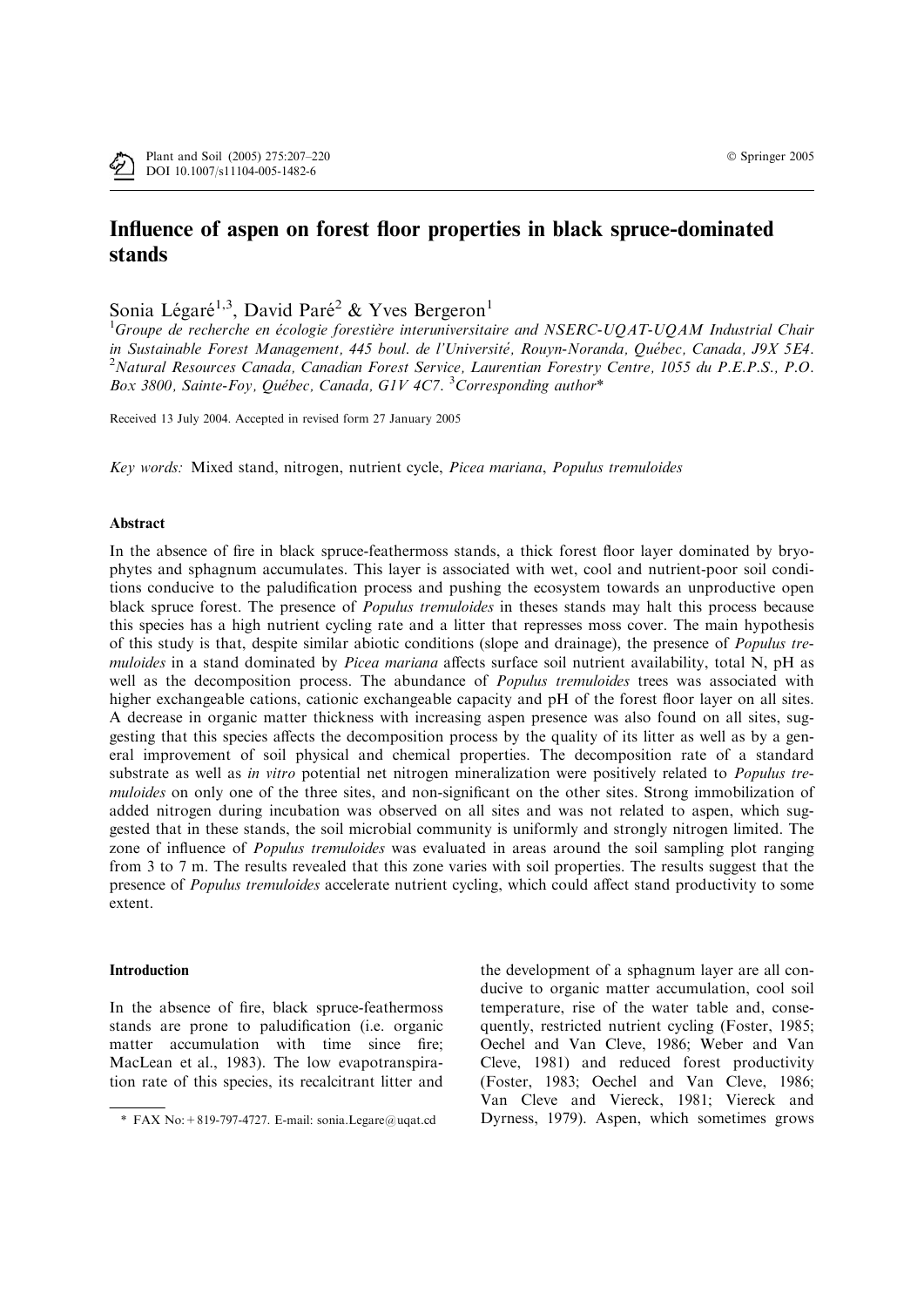in association with black spruce, is known as a highly nutrient-demanding species, which could accelerate nutrient cycling and thus increase nutrient availability (Longpré et al., 1994; Paré and Bergeron, 1996; Van Cleve and Noonan, 1975). According to Bockheim et al. (1991) and Alban and Pastor (1993), soil organic matter decomposition rates are higher in aspen stands than in coniferous stands because of a relatively easily decomposable litter (Flanagan and Van Cleve, 1983; McClaugherty et al., 1985), a more alkaline humus, and because deciduous litter is detrimental to moss and sphagnum growth. The impact of forest composition on soil could lead to a different understory composition and influence the productivity of coniferous species (Légaré et al., 2001, 2004; Longpré et al., 1994). Using forest inventory databases, Légaré et al. (2004) found a positive effect of the presence of aspen on total stand merchantable volume. We thus hypothesized that in the humus layer, the chemical properties (total nitrogen, pH, exchangeable Ca, Mg and K) and organic matter depth could be affected by the presence of aspen in a stand dominated by black spruce. Moreover, we hypothesized that the presence of aspen could influence decomposition rates, mineralization and nitrification rates in the humus layer as well as the nitrogen limitation of the microbial community.

The first objective of this study was to ensure that the presence of aspen was not correlated with abiotic properties such as soil type, slope and drainage. This objective was fundamental to properly test our hypotheses. The second objective was to determine the zone of influence of aspen on soil properties and to investigate the relationships between soil properties and the basal area of aspen by fitting a linear model at the proper scale. The third objective was to explore the relationship between the presence of aspen and the mineralization and nitrification processes at different levels of nitrogen limitation of the microbial community.

### Material and methods

#### Study area

The study area was located in northewestwern Quebec at latitude  $49^{\circ}03'$  N to  $49^{\circ}11'$  N and

longitude 78°50' W to 79°09' W. This area is part of the black spruce (*Picea mariana* (Mill.)  $BSP$ ) – feathermoss (Pleurozium schreberi (Brid.) Mitt.)) forest of western Quebec (Grondin, 1996). This domain extends over the Clay Belt region of Quebec and Ontario, a major physiographic region resulting from the deposits left by the proglacial lakes Barlow and Ojibway at the time of their maximum expanse, in the Wisconsinian glacial stage (Vincent and Hardy, 1977). Sites are located on lacustrine clay deposits, and soils are generally classified as Grey Luvisols (Soil Classification Working Group, 1998). The closest weather station was located at La Sarre. Average annual precipitation totals 856.8 mm and average annual temperature is  $0.8 \text{ °C}$  (Environment Canada, 1993). Dynamics in this ecosystem are dominated by large stand-replacing fires that kill most of the trees and aboveground vegetation. Mean stand age is 139 years and fire cycle length has increased from 141 years, between 1850 and 1920, to 326 years since 1920 (Bergeron et al., 2001).

# Sampling design

Three sites were chosen according to the following criteria: light slope, moderate drainage, soil type and stand composition dominated by Picea mariana with heterogeneous presence of Populus tremuloides. All stands originate from fires that took place around 1920 according to the fire map elaborated by Bergeron et al. (2004). More precisely, sites 1, 2 and 3 originate from 1926, 1916 and 1916 fires, respectively, according to local measures obtained from cross-sectional tree-discs of 10 Populus tremuloides trees taken at ground level (0 m) in each site. The sampling unit of this study was a circular plot of 14 m in diameter, distributed at every 20 m along a transect of at least 180 m. The number and length of transect lines depended on the size and form of the Picea mariana–Populus tremuloides stands. Each sampling unit was considered independent because tree species composition influences soil properties at a small spatial scale (Boettcher and Kalisz, 1991; Rhoades, 1997; Turner and Franz, 1985). Sites 1, 2 and 3 had respectively 28, 33 and 34 plots. Sites were different on the basis of density and soil texture (Table 1). Site 1 had higher mean stem density, with  $3220$  stems\* ha<sup>-1</sup>,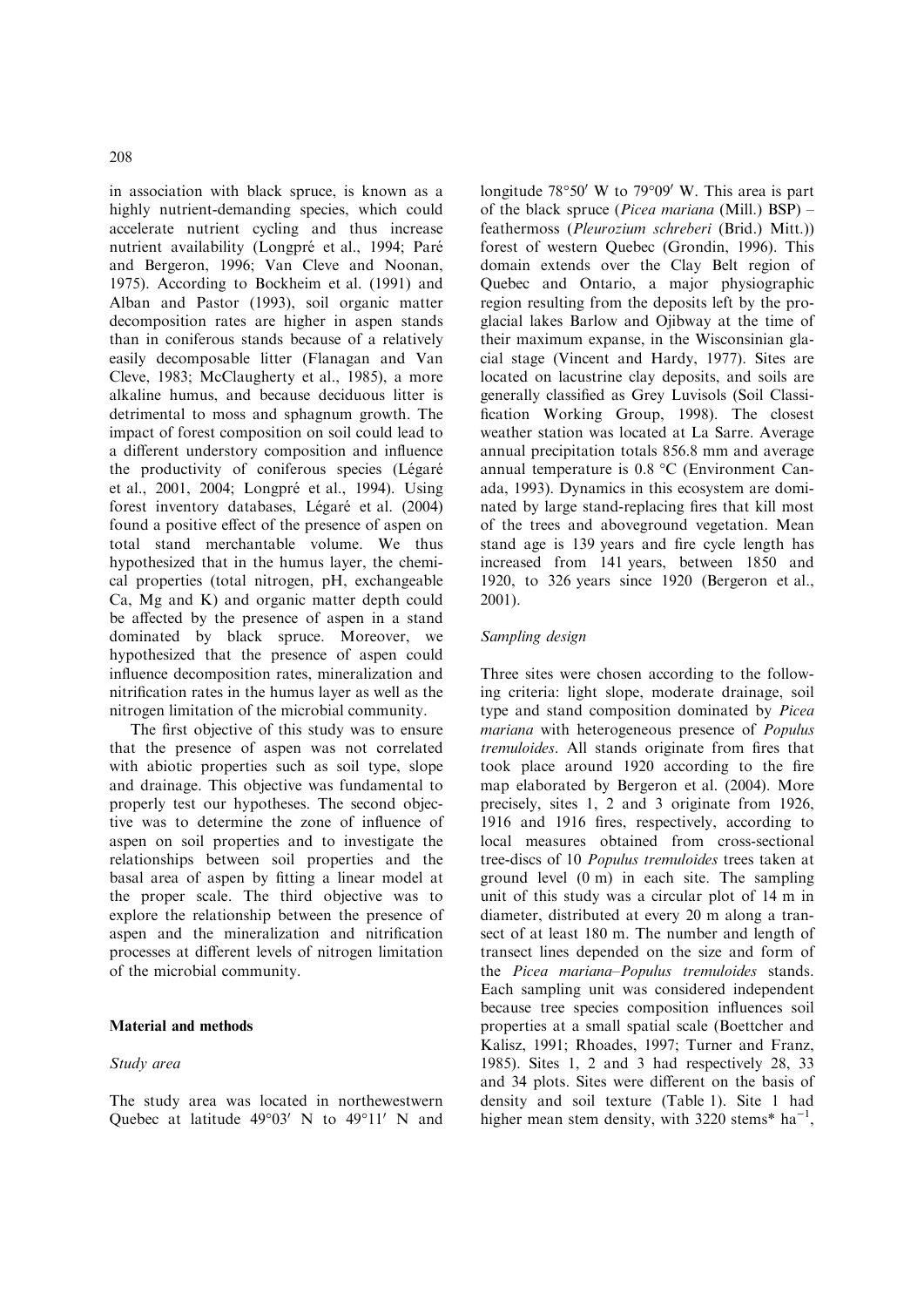Table 1. Mineral soil properties and stand characteristics on sites 1, 2 and 3

|                                  | Means $\pm$ standard deviations |                     |                    |  |
|----------------------------------|---------------------------------|---------------------|--------------------|--|
|                                  | Site 1                          | Site 2              | Site 3             |  |
| Mineral soil properties          |                                 |                     |                    |  |
| pH (water)                       | $4.58 \pm 0.30$                 | $4.69 \pm 0.50$     | $4.56 \pm 0.38$    |  |
| Exchangeable K (mmol( $+)/kg$ )  | $22.04 \pm 22.73$               | $6.30 \pm 1.75$     | $6.61 \pm 1.53$    |  |
| Exchangeable Mg $(mmol(+)/kg)$   | $30.01 \pm 11.69$               | $30.39 \pm 28.24$   | $25.64 \pm 20.50$  |  |
| Exchangeable Ca $(mmol(+)/kg)$   | $82.26 \pm 34.39$               | $104.98 \pm 94.48$  | $76.57 \pm 58.53$  |  |
| CEC (mmol $(+)/kg$ )             | $164.01 \pm 48.91$              | $170.42 \pm 113.62$ | $134.06 \pm 69.07$ |  |
| Total N $(mg/g \text{ of soil})$ | $1.79 \pm 1.27$                 | $2.03 \pm 1.09$     | $2.68 \pm 1.65$    |  |
| Clay percentage                  | $50.40 \pm 6.25$                | $39.52 \pm 14.86$   | $24.47 \pm 9.24$   |  |
| Stand characteristics            |                                 |                     |                    |  |
| Aspen DBH (cm)                   | $12.97 \pm 6.41$                | $21.06 \pm 9.07$    | $24.04 \pm 13.85$  |  |
| Aspen height (m)                 | $13.25 \pm 6.38$                | $20.33 \pm 7.49$    | $21.06 \pm 11.12$  |  |
| Stand density (stem/ha)          | $3220 \pm 698$                  | $2014 \pm 603$      | $1993 \pm 708$     |  |

and sites 2 and 3 had mean stem density of 2014 and 1993 stems\*  $ha^{-1}$ , respectively. On each site, black spruce basal area decreases along the increasing aspen basal area and fine roots are mostly located at the interface between the A horizon and the humus layer. Humus layer thickness was lower in site 1 and higher in site 3 (Table 2). To ensure that mineral soil properties were not correlated with Populus tremuloides presence, we selected in each site five plots of each three following categories for further analyses (total of 45 selected plots): (1) plot dominated by Picea mariana with less than 15% of relative basal area of Populus tremuloides, (2) plot with a relative Populus tremuloides basal area of 15–50  $\%$ , and (3) plot with a relative *Populus tremulo*ides basal area of 50–75%.

# Methods

Between the third week of July and the third week of August 2001, we measured the diameter at breast height (DBH) and the distance from the sampling point (centre of the circular plot) of every tree in each plot to determine the basal area covered by each species. Three samples of FH layer (0.01 m<sup>2</sup>) were taken in three different directions at 1 m of the centre of each plot and, in the same way, three samples of the first 0.1 m of mineral soil (Ae horizon and the top of the B horizon) were taken in the 45 selected plots (15 per sites). For each plot, soil samples were pooled by horizon, air dried, and ground. Forest floor and mineral soil pH were analysed in distilled water (McKeague, 1976). Exchangeable

Table 2. FH layer properties on sites 1, 2 and 3

| FH layer properties            | Means $\pm$ standard deviations |                     |                     |  |
|--------------------------------|---------------------------------|---------------------|---------------------|--|
|                                | Site 1                          | Site 2              | Site 3              |  |
| Humus layer thickness (cm)     | $9.34 \pm 3.19$                 | $8.75 \pm 3.37$     | $11.40 \pm 4.19$    |  |
| Decomposition rate $(g/yr)$    | $1.61 \pm 0.69$                 | $2.29 \pm 0.76$     | $1.81 \pm 0.79$     |  |
| pH (water)                     | $3.96 \pm 0.28$                 | $4.30 \pm 0.36$     | $3.86 \pm 0.34$     |  |
| Exchangeable K (mmol(+)/kg)    | $52.80 \pm 14.81$               | $41.59 \pm 11.80$   | $46.90 \pm 16.24$   |  |
| Exchangeable Mg $(mmol(+)/kg)$ | $62.85 \pm 25.27$               | $85.56 \pm 28.47$   | $55.49 \pm 19.13$   |  |
| Exchangeable Ca $(mmol(+)/kg)$ | $251.96 \pm 152.01$             | $483.85 \pm 175.40$ | $287.44 \pm 109.76$ |  |
| $CEC$ (mmol(+)/kg)             | $452.46 \pm 143.77$             | $651.29 \pm 187.61$ | $544.36 \pm 176.85$ |  |
| N total $(mg/g \text{ soil})$  | $11.74 \pm 2.43$                | $14.82 \pm 0.27$    | $11.08 \pm 5.40$    |  |
| $C:N$ ratio                    | $43.42 \pm 10.41$               | $33.93 \pm 9.17$    | $44.45 \pm 13.82$   |  |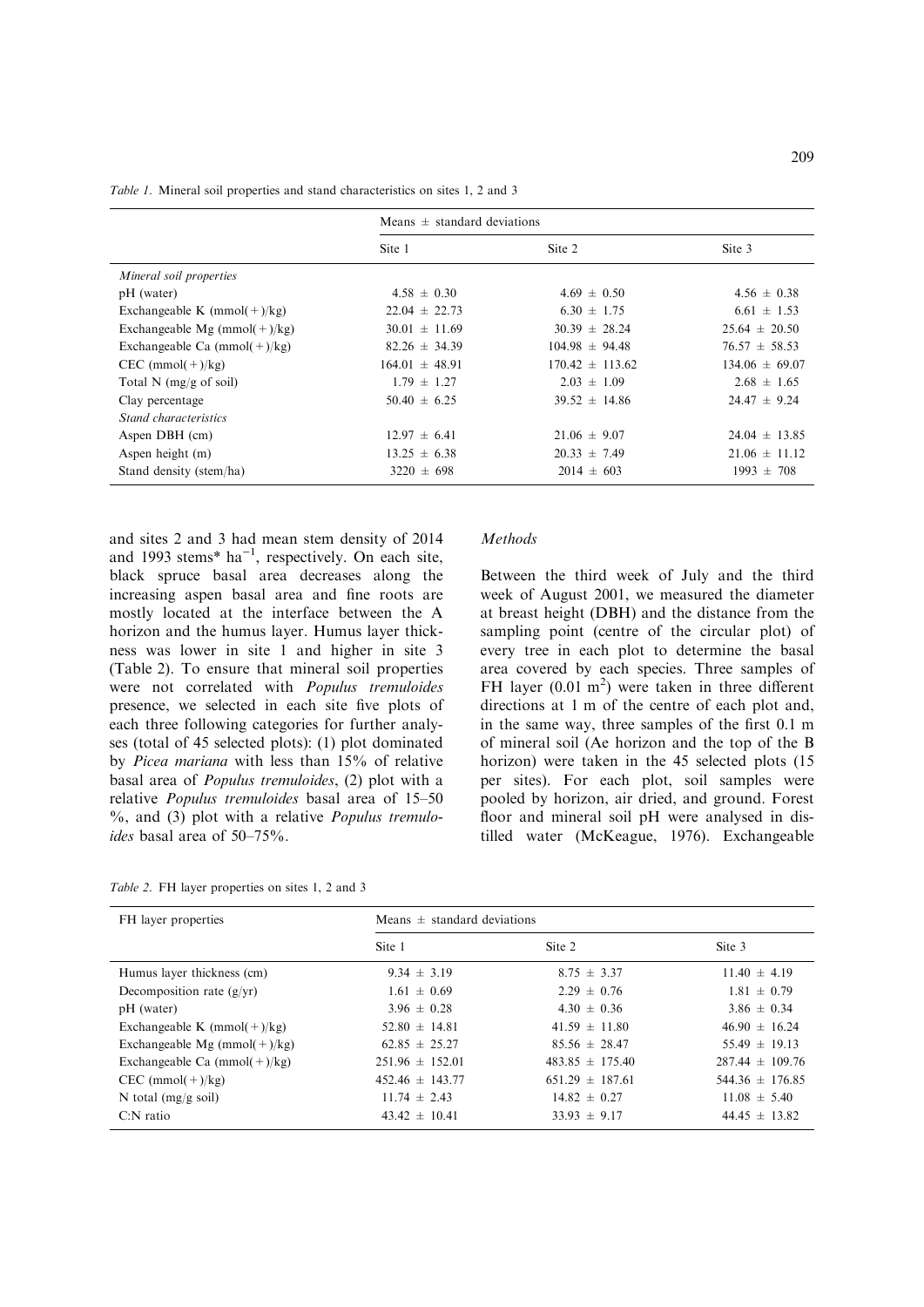cations in the forest floor and mineral soil were extracted with 0.1  $M$  BaCl<sub>2</sub> and determined by atomic absorption, while cationic exchangeable capacity (CEC) was determined by the sum of exchangeable cations (Hendershot et al., 1993). Total N was determined colorimetrically following a H2SO4/H2O2 digestion (Keeney and Nelson, 1982) and total C was measured by loss on ignition (Carter, 1993). Soil texture was determined by granulometric analyses (McKeague, 1976). In each plot, decomposition rate was determined by measuring the dry mass loss of wooden coffee sticks (made of white birch wood) enclosed in three screen bags buried in the humus layer from August 2001 to August 2002.

FH layer samples were collected from the 45 selected plots, ground, and stored at  $4^{\circ}$ C. Net N mineralization and nitrification were determined in laboratory incubations using fresh humid samples. Three doses of N were added to the soil (control, single dose, double dose) to evaluate the potential of microbial communities to immobilize incoming sources of N. For each sample, we prepared four plastic glasses with 15–40 g of fresh soil (5 g dry weight equivalent). The first goblet was set aside for immediate extraction and analysis of NH<sub>4</sub>–N and NO<sub>3</sub>–N following a 2 M KCl extraction. The other glasses were incubated. One glass received only deionized water (control C), another received a single dose of the nitrogen treatment (D, 1300  $\mu$ g N g<sup>-1</sup> dry soil added), and the last one received a double dose (DD, 2600  $\mu$ g N g<sup>-1</sup> dry soil added). All treatments received the same amount of water. Glasses were covered with a polyethylene film during incubation in order to limit evaporation. Samples were still humid at the end of incubation. Net N mineralization and net N nitrification were estimated as the difference between the amounts of  $NH_4-N$ and  $NO_3-N$  extracted with a 2 M KCl solution and analysed by spectrophotometry before and after a 65 days incubation at 10  $\rm{°C}$  (which is the average soil temperature during the growing season for all 95 plots of the sampling design).

### Statistical analyses

To ensure that mineral soil properties were not positively correlated with Populus tremuloides presence, Spearman correlations between Populus tremuloides basal area in areas of 3, 5 and 7 m of radius around each sampling point and the following soil properties: clay percentage, pH, exchangeable potassium (K), magnesium (Mg) and calcium (Ca), cationic exchange capacity (CEC) and total nitrogen, were performed for each site separately because soil texture changed among sites. The null hypothesis means that the relationships between aspen basal area and these mineral soil properties are significant and positive unless we have a strong evidence that they are not significant. Thus, a P-value over 0.40 or a negative coefficient of correlation were considered to be evidences of an absence of a significant positive relationship.

To describe the zone of influence of Populus tremuloides trees, we calculated the basal area of Populus tremuloides in a circle with a 3 m radius around each sampling point (centre of 14 m of diameter plot), in a ring with a radius ranging from 3 to 5 m, and finally in a ring with a radius ranging from 5 to 7 m. Then, we performed a type 1 covariance analysis (ANCOVA) to test the contribution of Populus tremuloides at each range of distance from the sampling point on FH layer soil properties including: total nitrogen, pH, exchangeable K, Mg and Ca, CEC, organic matter thickness and decomposition rate. This analysis allowed us to evaluate statistically the contribution of the Populus tremuloides basal area located in the incremental rings around the sampling points. We included site as a classification variable in the model, and interaction between site and Populus tremuloides basal area in each area around the sampling point was also considered for the following distances: 0–3, 3–5 and 5–7 m of the sampling point. When interactions were not significant, they were removed from the model. When interaction terms that included sites were significant, we performed a regression analysis for each site separately. When a regression model was not significant the regression was performed on the next smaller circle of Populus tremuloides basal area. To simplify the results and visualize the relationships between Populus tremuloides basal area and soil properties when more than one range of distance was significant (e.g. 3 and 5 m), we performed a simple linear regression analysis including basal area of Populus tremuloides in a circle of the largest significant range of distance (e.g. 5 m) radius around the sampling point. All soil properties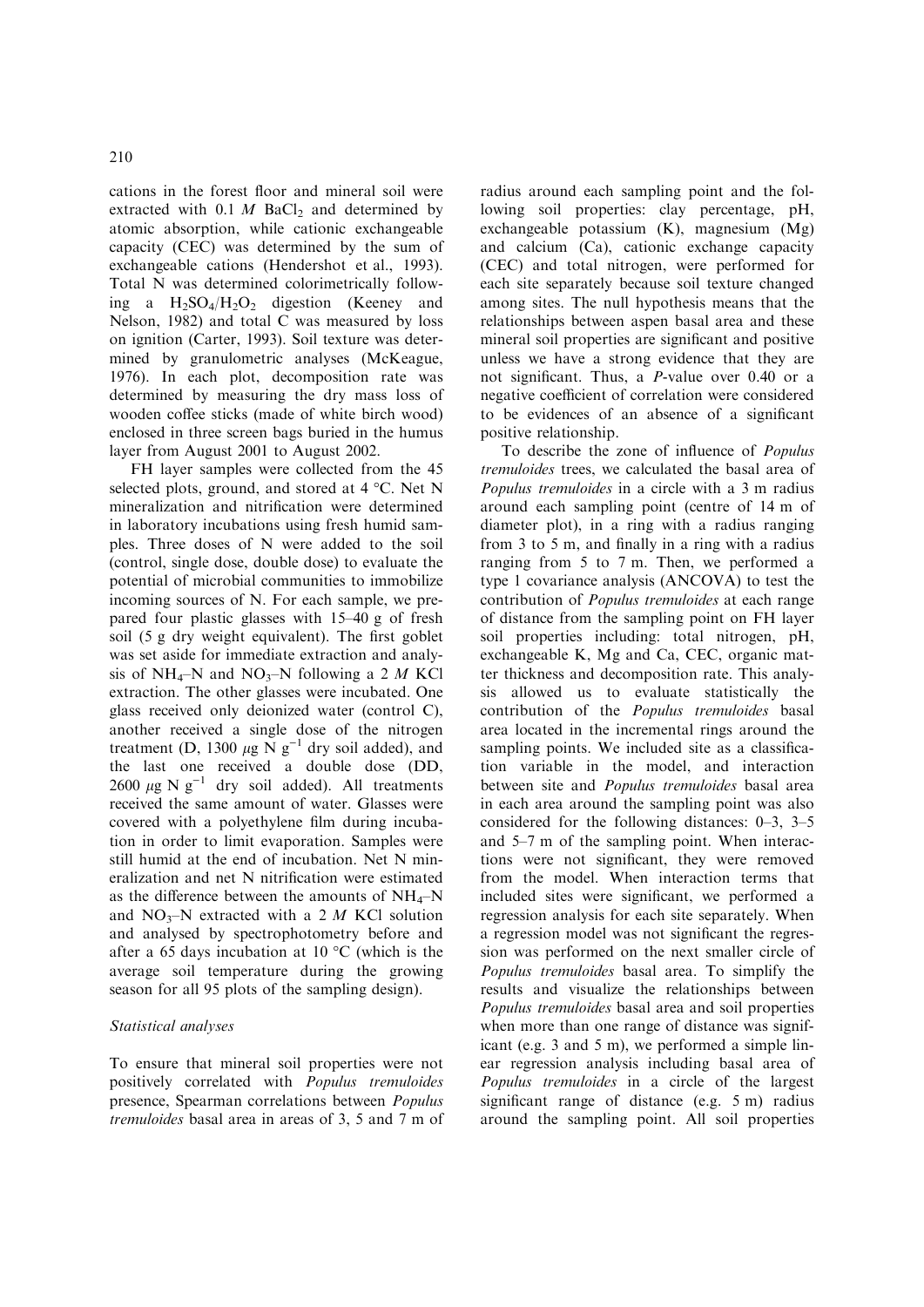were  $log_{10}$  transformed for normal distribution except forest floor pH.

Covariance analyses were also used to evaluate the influence of Populus tremuloides on net N mineralization/immobilization and net N nitrification. Populus tremuloides basal area within 7 m was used to test the influence of Populus tremuloides because total N was significantly affected by Populus tremuloides at 7 m. In addition, sites and amounts of N added were considered. The analysis was performed on ranks of net N mineralization and nitrification because no simple transformation allowed a normal distribution of the residuals. Tukey's multiple comparison tests were performed on the ranks to test the influence of treatments. For each site, Spearman correlations were performed between the C:N ratio and the net N mineralization and nitrification in the control treatment. Statistical analyses were performed using SAS software (SAS Institute Inc., Cary, N.C.) and the significance threshold was fixed at 0.05.

# Results

# Mineral soil properties along aspen basal area gradient

On site 1, mineral soil pH and clay percentage were positively correlated with aspen basal area at less than 3, 5 and 7 m around the sampling point, and exchangeable potassium (K) was positively correlated with aspen basal area at less than 5 and 7 m around the sampling point. On sites 2 and 3, significant relationships (i.e. with a P-value under 0.40) were all negative. Exchangeable magnesium (Mg) and calcium (Ca), and cationic exchange capacity (CEC) were negatively correlated with aspen basal area at less than 7 m around the sampling point. Total nitrogen was negatively correlated with aspen basal area at less than 3, 5 and 7 m around the sampling point in site 2. Clay percentage was also negatively correlated with aspen basal area at less than 3 m around the sampling point on site 2. On site 3, exchangeable magnesium (Mg) and calcium (Ca), cationic exchange capacity (CEC) and total nitrogen were negatively correlated with aspen basal area at less than 3, 5 and 7 m around the sampling point (Table 3). Clay percentage of mineral soil was significantly correlated with aspen basal area at 5 m of the sampling point on site 3.

# Humus layer chemical properties and aspen basal area relationships

On all sites, forest floor pH increased significantly along the basal area of aspen within 7 m (Figure 1). CEC, exchangeable K and Ca were significantly related to aspen basal area within 5 m of the sampling point while exchangeable Mg was only affected by aspen located within 3 m. The influence of aspen located within 3 m of the sampling point on exchangeable K is considered significant with a  $P = 0.0537$  and will be discussed later in this paper. The slopes of the relationships between aspen and exchangeable cations were not different between sites. Exchangeable K was lower in site 2 than in sites 1 and 3, exchangeable Mg was higher in site 2, and exchangeable Ca and CEC were significantly higher in site 2 and significantly lower in site 1 (Figure 2). Total nitrogen and C:N ratio were affected by aspen basal area within a distance of 7 m from the sampling point. Slopes were similar and intercept points of both FH properties were higher in site 2 than in the other sites according to the type I ANCOVA (Table 4). Total nitrogen increased while C:N ratio decreased along the gradient of aspen basal area within 7 m of the sampling point (Figure 3).

# Relationships between aspen basal area and organic matter depth and the decomposition rates of a standard substrate

Organic matter thickness was influenced by aspen trees located within 7 m of the sampling point while decay rates was significantly affected by aspen basal area within 5 m of the sampling point. Slopes of the relationships between aspen and FH layer organic matter thickness was not different between sites (Table 4). The effect of aspen on decay rates was different across sites. The decay rate increased along the gradient of aspen in site 3 while it was not significantly affected by aspen basal area in sites 1 and 2 according to the regression analysis (Figure 4). Organic matter thickness decreased along the gradient of aspen basal area within 7 m of the sampling point (Figure 4).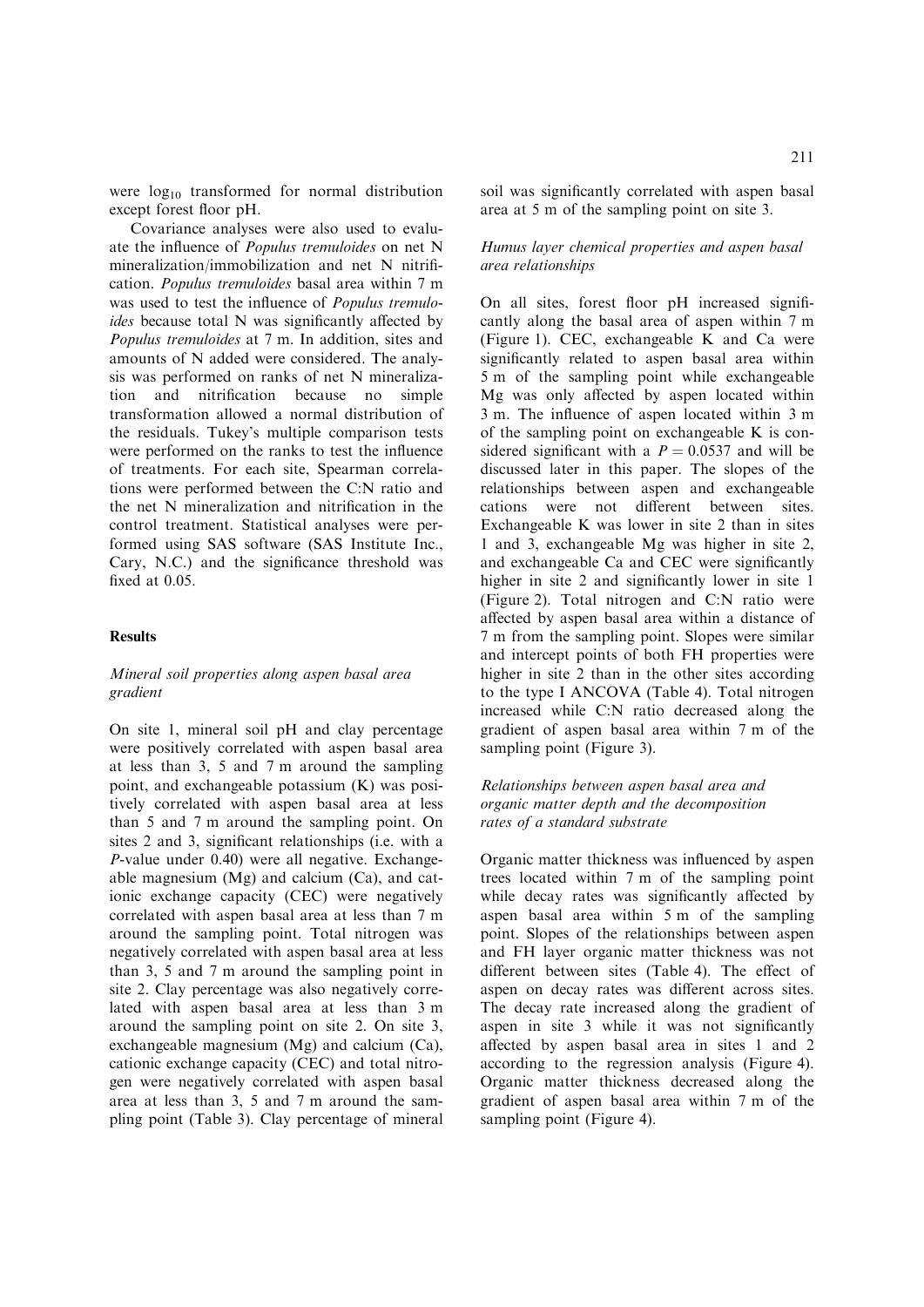Table 3. Spearman correlation coefficients between variables related to mineral soil and aspen absolute basal area within 3, 5 and 7 m

| Variables                        | $\rho$ (P >  r ) AABA3 | $\rho$ (P >  r ) AABA5 | $\rho$ (P >  r ) AABA7 |
|----------------------------------|------------------------|------------------------|------------------------|
| Site 1                           |                        |                        |                        |
| PH (water)                       | 0.39(0.169)            | 0.31(0.288)            | 0.33(0.246)            |
| Exchangeable K (mmol( $+$ )/kg)  | 0.24(0.413)            | 0.40(0.159)            | 0.35(0.215)            |
| Exchangeable Mg $(mmol(+)/kg)$   | 0.11(0.711)            | 0.04(0.905)            | 0.05(0.887)            |
| Exchangeable Ca $(mmol(+)/kg)$   | 0.06(0.839)            | $-0.03(0.917)$         | $-0.02(0.935)$         |
| $CEC (mmol(+)/kg)$               | 0.21(0.469)            | 0.24(0.400)            | 0.24(0.409)            |
| N total (mg/g of soil)           | $-0.07(0.821)$         | $-0.13(0.669)$         | $-0.11(0.714)$         |
| $%$ Clay                         | 0.35(0.225)            | 0.38(0.182)            | 0.45(0.106)            |
| Site 2                           |                        |                        |                        |
| pH (water)                       | 0.21(0.459)            | 0.07(0.808)            | $-0.19(0.498)$         |
| Exchangeable K $(mmol(+)/kg)$    | $-0.03(0.905)$         | 0.08(0.789)            | $-0.03(0.919)$         |
| Exchangeable Mg $(mmol(+)/kg)$   | 0.06(0.821)            | $-0.14(0.622)$         | $-0.33(0.225)$         |
| Exchangeable Ca $(mmol(+)/kg)$   | 0.07(0.790)            | $-0.14(0.613)$         | $-0.34(0.220)$         |
| CEC (mmol $(+)$ /kg)             | 0.05(0.852)            | $-0.18(0.521)$         | $-0.36(0.185)$         |
| N total $(mg/g \text{ of soil})$ | $-0.42(0.121)$         | $-0.55(0.035)$         | $-0.55(0.031)$         |
| $%$ Clay                         | $-0.34(0.211)$         | $-0.17(0.546)$         | $-0.22(0.434)$         |
| Site 3                           |                        |                        |                        |
| pH (water)                       | $-0.04(0.882)$         | $-0.13(0.657)$         | $-0.05(0.856)$         |
| Exchangeable K (mmol(+)/kg)      | $-0.05(0.855)$         | $-0.19(0.521)$         | $-0.08(0.797)$         |
| Exchangeable Mg $(mmol(+)/kg)$   | $-0.29(0.307)$         | $-0.30(0.302)$         | $-0.32(0.258)$         |
| Exchangeable Ca $(mmol(+)/kg)$   | $-0.26(0.362)$         | $-0.29(0.310)$         | $-0.33(0.248)$         |
| $CEC$ (mmol(+)/kg)               | $-0.39(0.172)$         | $-0.39(0.169)$         | $-0.30(0.297)$         |
| N total $(mg/g \text{ of soil})$ | $-0.43(0.127)$         | $-0.51(0.065)$         | $-0.48(0.084)$         |
| $%$ Clay                         | $-0.06(0.848)$         | $-0.26(0.378)$         | $-0.02(0.952)$         |



Figure 1. Relationship between pH and aspen basal area within 7 m (ABA7) of the sampling point; pH = 3.6241 + 0.0160<br>ABA7 + 0.3767 dummy2,  $R^2$ : 0.5972,  $P = \langle 0.0001, N = 95, \triangle = \text{site 1 (solid line)}, \square = \text{site 2 (long dash line)}, \square = \text{site 3 (solid line)}$ line).

# 212

l,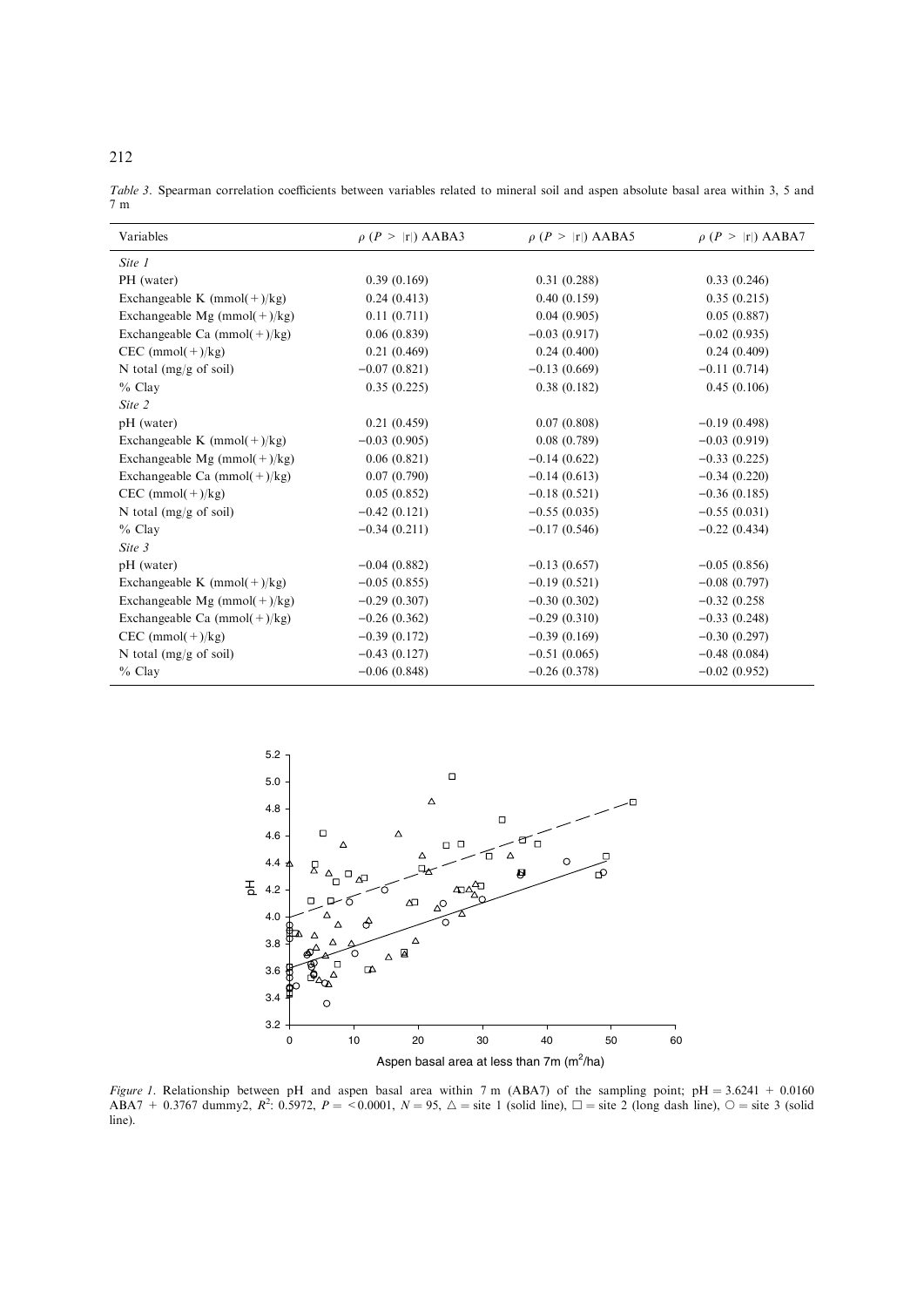

Figure 2. (a) Relationship between K and aspen basal area within 5 m (ABA5) of the sampling point;  $log_{10}K = 1.6267 + 0.0672$  $log_{10}ABA5 - 0.0772$  dummy2,  $R^2$ : 0.1564,  $P = 0.0004$ ,  $N = 95$ ,  $\Delta =$  site 1 (solid line),  $\Box =$  site 2 (long dash line),  $\Box =$  site 3 (solid line). (b) Relationship between Mg and aspen basal area within 3 m (ABA3) of the sampling point;  $\log_{10}Mg = 1.6988 + 0.0771$  $log_{10}ABA3 + 0.1578$  dummy2,  $R^2$ : 0.3146,  $P < 0.0001$ ,  $N = 95$ . (c) Relationship between Ca and aspen basal area within 5 m (ABA5) of the sampling point;  $log_{10}Ca = 2.3045 + 0.1695$   $log_{10}ABAS - 0.1455$  dummy1 + 0.1986 dummy2,  $R^2$ : 0.5133,  $P < 0.0001$ ,  $N = 95$ , site 1 (dash dotted line). (d) Relationship between CEC and aspen basal area within 5 m (ABA5) of the sampling point;  $log_{10}CEC = 2.6514 + 0.0881 log_{10}ABAS - 0.1013$  dummy1 + 0.0659 dummy2,  $R^2$ : 0.3451,  $P < 0.0001$ ,  $N = 95$ .

#### Net N mineralization and nitrification

On site 1, net N mineralization rates in all treatments were significantly and positively related to aspen basal area within 7 m of the sampling point, with similar slopes across sites (Table 5, Figure 5). On sites 2 and 3, there were no significant relationships between net N mineralization and aspen basal area. On site 1, there were no significant relationships between net N nitrification. On site 2, only net N nitrification in the double-dose treatment decreased significantly with aspen (Figure 5), and on site 3, net N nitrification increased with aspen basal area within 7 m of the sampling point for all treatments. Net N mineralization and nitrification were lower for the double-dose treatment than for the single-dose treatment, and significantly lower for the single-dose treatment than for the control treatment (Table 6). Spearman correlation between C:N ratio and net N mineralization was not significant on site 1  $(\rho = -0.33, P = 0.2713)$  and site 2 ( $\rho = -0.41$ ,  $P = 0.1491$ , while the correlation was significant on site 3 ( $\rho = -0.76$ ,  $P = 0.0111$ ). Spearman correlation between C:N ratio and net N nitrification was not significant on site 1 ( $\rho = -0.51$ ,  $P = 0.0725$  and site 2 ( $\rho = -0.29$ ,  $P = 0.3162$ ), while the correlation was significant on site 3  $(\rho = -0.81, P = 0.0047).$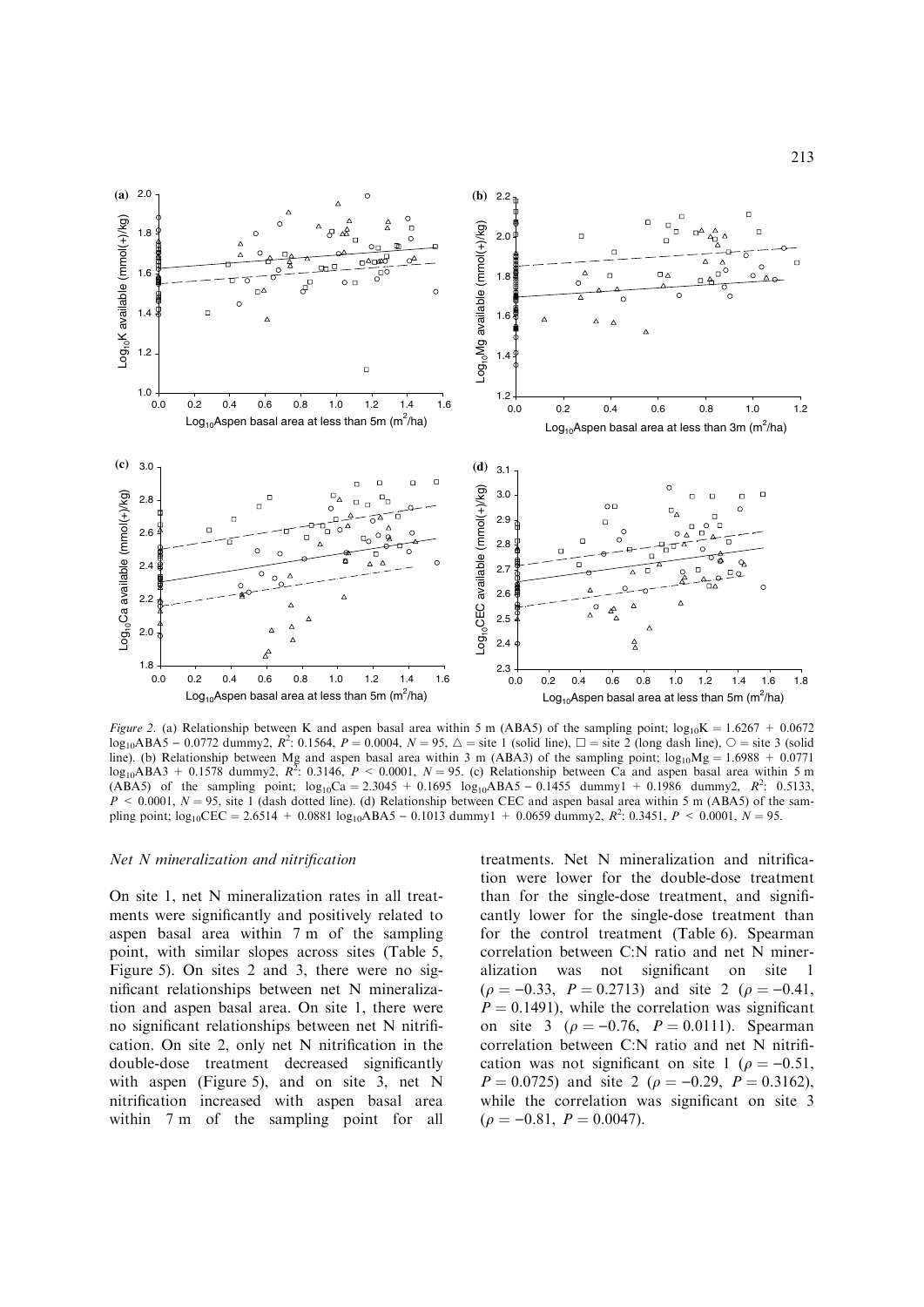|                    | Total N $(R^2: 0.4169)$ |                       | C:N $(R^2: 0.5197)$ | OM thickness $(R^2: 0.4758)$ |                     |            |
|--------------------|-------------------------|-----------------------|---------------------|------------------------------|---------------------|------------|
|                    | SS <sub>1</sub>         | $F$ value             | SS1                 | $F$ value                    | SS <sub>1</sub>     | $F$ value  |
| Model              | 0.4204                  | $12.73***$            | 0.7271              | $19.26***$                   | 0.9685              | $16.16***$ |
| Error              | 0.5880                  |                       | 0.6720              |                              | 1.0670              |            |
| Site               | 0.1465                  | $11.09***$            | 0.2506              | $16.59***$                   | 0.1809              | $7.55***$  |
| ABA3               | 0.1404                  | $21.26***$            | 0.2282              | 30.23***                     | 0.5330              | 44.46***   |
| ABA35              | 0.0664                  | $10.05**$             | 0.1250              | $16.55***$                   | 0.1577              | 13.15***   |
| ABA57              | 0.0671                  | $10.16**$             | 0.1233              | $16.33***$                   | 0.0969              | $8.08**$   |
| pH $(R^2: 0.6089)$ |                         | DECAY $(R^2: 0.3429)$ |                     | K $(R^2: 0.1742)$            |                     |            |
|                    | SS1                     | $F$ value             | SS1                 | $F$ value                    | SS <sub>1</sub>     | $F$ value  |
| Model              | 8.4368                  | $27.71***$            | 0.4130              | $7.65***$                    | 0.3192              | $4.74**$   |
| Error              | 5.4189                  |                       | 0.7914              |                              | 1.5135              |            |
| Site               | 3.8000                  | 31.21***              | 0.1551              | $8.62***$                    | 0.1642              | 4.88**     |
| ABA3               | 3.0155                  | 49.53***              | 0.1194              | 13.28***                     | 0.0583              | $3.46^{+}$ |
| ABA35              | 1.0424                  | $17.12***$            | 0.0202              | 2.25                         | 0.0967              | $5.75*$    |
| ABA35 *site        |                         |                       | 0.1183              | $6.58**$                     |                     |            |
| ABA57              | 0.5790                  | $9.51**$              |                     |                              |                     |            |
|                    | $Mg(R^2: 0.3169)$       |                       | Ca $(R^2: 0.5217)$  |                              | CEC $(R^2: 0.3320)$ |            |
|                    | SS1                     | $F$ value             | SS1                 | $F$ value                    | SS1                 | $F$ value  |
| Model              | 0.8856                  | $14.07***$            | 2.8969              | 24.54***                     | 0.6536              | $11.18***$ |
| Error              | 1.9091                  |                       | 2.6560              |                              | 1.3148              |            |
| Site               | 0.6257                  | $14.91***$            | 1.7875              | $30.29***$                   | 0.3923              | $13.43***$ |
| ABA3               | 0.2600                  | $12.39***$            | 0.9253              | $31.36***$                   | 0.1721              | $11.78***$ |
| ABA35              |                         |                       | 0.1841              | $6.24*$                      | 0.0891              | $6.10*$    |

Table 4. Type 1 covariance analysis (ANCOVA) to test the influence of aspen at each range of distance of the sampling point on FH layer soil properties (total nitrogen (TN), C:N ratio, pH, exchangeable K, Mg and Ca, CEC, organic matter (OM) thickness and decomposition rate (DECAY))

 $+ P = 0.0660$ , all soil properties are  $log_{10}$  transformed except forest floor pH.

#### **Discussion**

# Homogeneity of mineral soil properties along the gradient of aspen

The influence of forest composition on nutrient cycling is a controversial and long-lasting issue in the literature (Binkley, 1995; Rothe and Binkley, 2001). Does forest composition influence soil properties or does it just reflect original conditions? The effect of soil types, slope and drainage on forest composition is mostly accepted in the scientific community (Bergeron and Bouchard, 1984; Carleton and Maycock, 1978; Gauthier et al., 2000). It is however possible to find different forest communities on sites sharing similar soil conditions (Gauthier et al., 2000), which allows to properly test the influence of forest composition on soil properties. To ensure that the importance of aspen was not linked to mineral soil conditions, the study was conducted on three large sites which we presumed to be homogeneous in terms of mineral soil characteristics, with each showing a gradient in aspen–black spruce composition. Only three mineral soil properties (clay percentage, pH and exchangeable K) out of the seven investigated were positively correlated with the aspen gradient and that was the case exclusively on site 1 (P-value of 0.10). We therefore concluded that mineral soil properties were not responsible for the aspen gradient on sites 2 and 3. According to the fact that all forest floor properties were affected by aspen at the same amplitude on all three sites (except in the case of decay rate where the influence of aspen was significant only on site 3), we accepted that there could be a minor confusing influence of mineral soil on forest floor properties for site 1.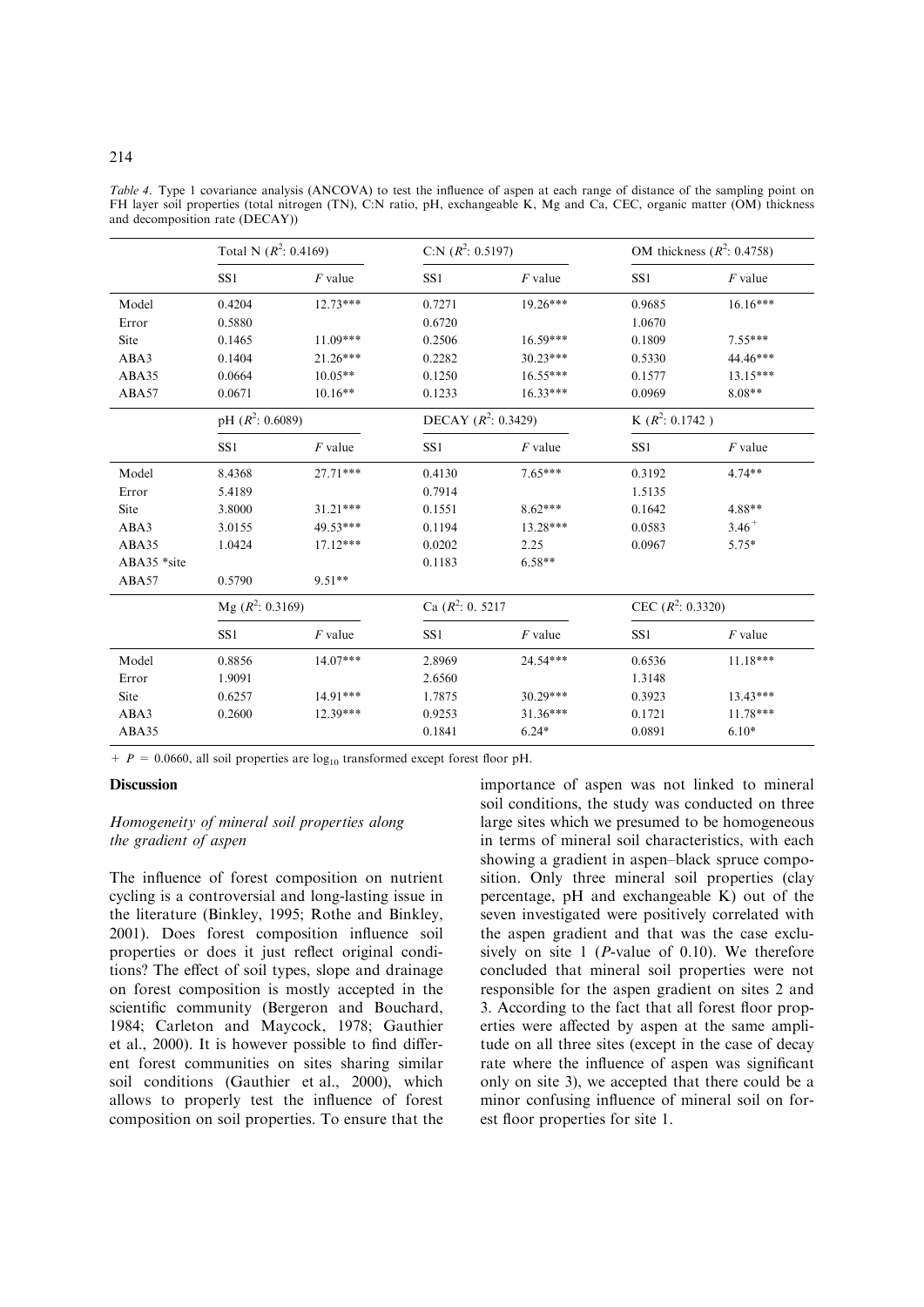

Figure 3. (a) Relationship between total nitrogen and aspen basal area within 7 m (ABA7) of the sampling point;  $log_{10}TN = 1.0379 + 0.1262 log_{10}ABA7 - 0.0713$  dummy1,  $R^2$ : 0.4764,  $P < 0.0001$ ,  $N = 95$ ,  $\triangle =$  site 1 (dash dotted line),  $\Box =$  site 2 (solid line),  $O =$  site 3 (solid line). (b) Relationship between CN ratio and aspen basal area within 7 m (ABA7) of the sampling point;  $\log_{10} CN = 0.3708 + 0.0574 \log_{10} ABA7 - 0.0775$  dummy2,  $R^2$ : 0.2205,  $P < 0.0001$ ,  $N = 95$ , sites 1 and 3 (solid line), site 2 (long dash line).



Figure 4. (a) Relationship between decay rate and aspen basal area within 5 m (ABA5) of the sampling point;  $log_{10}$ DECAY = 0.3483 + 0.1151 log<sub>10</sub>ABA5, R<sup>2</sup>: 0.4638, P < 0.0001, N = 34,  $\circ$  = site 3 (solid line). (b) Relationship between organic matter thickness (OM) and aspen basal area within 7 m (ABA7) of the sampling point;  $log_{10}OM = 1.1771 - 0.1750$ <br> $log_{10}ABA7$ ,  $R^2:0.3905$ ,  $P < 0.0001$ , sites 1, 2 and 3 (solid line).

# Soil chemistry properties along the gradient of aspen

Despite the convincing absence of correlations between mineral soil properties and stand composition on sites 2 and 3, the presence of aspen influenced several soil chemistry properties of the FH layer in all three sites. Our results are consistent with those in the literature that show that forest composition affects nutrient cycling (Alban, 1982; Finzi and Canham, 1998; Hobbie,

1992; Paré and Bergeron, 1996; van Breemen et al., 1997) and that the influence of tree species depends on the soil properties explored (Rothe et al., 2002). Aspen, a highly nutrient demanding species, is known to act as a cation pump by reallocating cations from the mineral soil to the humus layer soil through litterfall (Alban, 1982; Corns, 1989; Paré and Bergeron, 1996). Despite the presence of similar abiotic conditions (deposits, slope, drainage), the presence of aspen trees on the three sites was associated with higher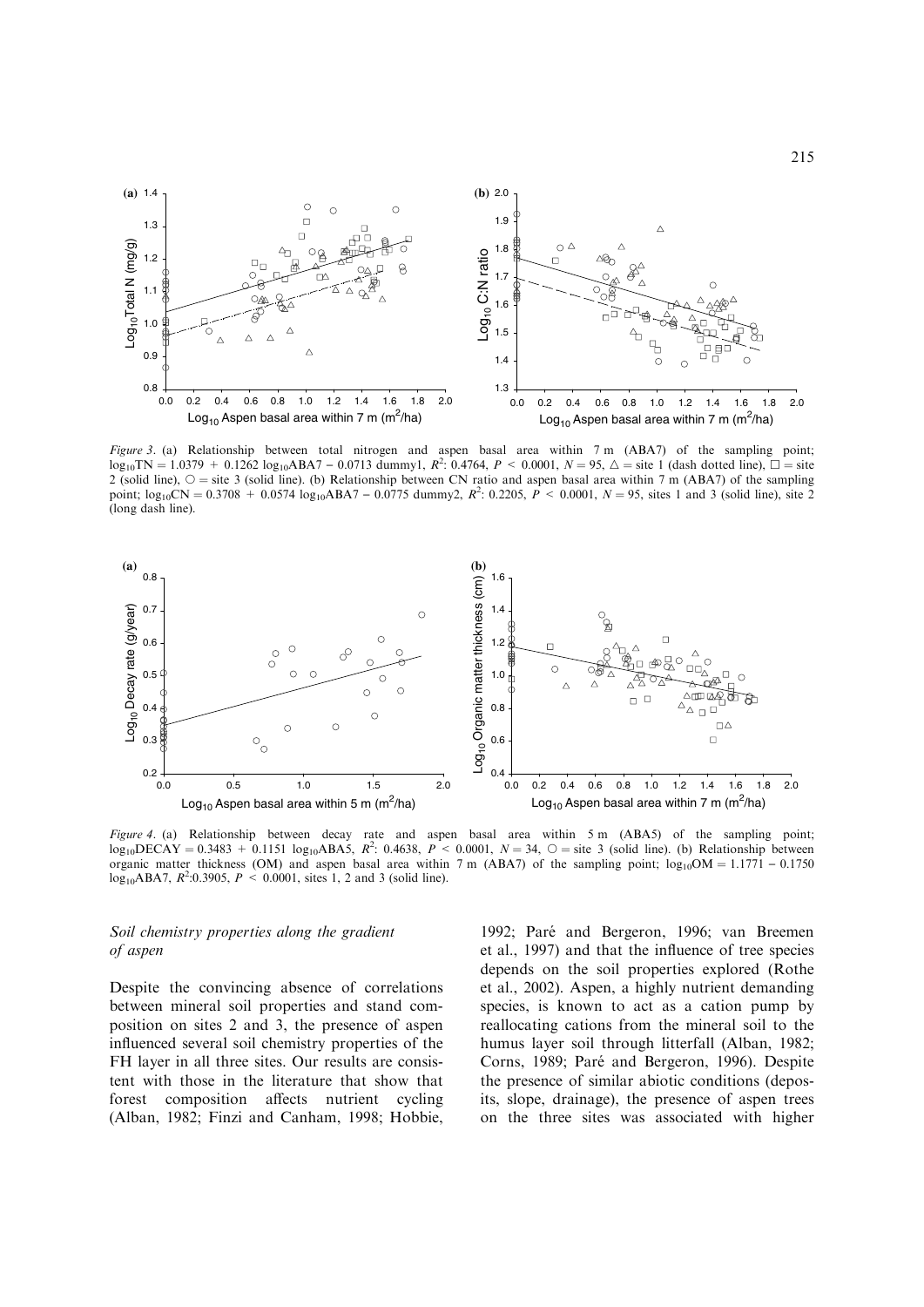Table 5. Non-parametric variance analyses and covariance analyses performed on the ranks of net N mineralization and net N nitrification in the humus layer to test the influence of aspen basal area and the fertilization treatment

| Variable                      | Source     | DF             | <b>SS</b> | $F$ -values |
|-------------------------------|------------|----------------|-----------|-------------|
| Site 1 (ANCOVA)               |            |                |           |             |
| Ranks of net N mineralization | Model      | 3              | 6871.90   | 130.78***   |
| $R^2$ : 0.9054                | Error      | 41             | 718.10    |             |
|                               | Treatment  | 2              | 6750.00   | 192.70***   |
|                               | ABA7       | $\mathbf{1}$   | 121.90    | 6.96*       |
| Site 2 (ANOVA)                |            |                |           |             |
| Rank of net N mineralization  | Model      |                | 6720.13   | 162.23***   |
| $R^2$ : 0.8854                | Error      | 42             | 869.87    |             |
|                               | Treatment  | $\overline{2}$ | 6720.13   | $162.23***$ |
| Site 3 (ANOVA)                |            |                |           |             |
| Ranks of net N mineralization | Model      | $\overline{c}$ | 5544.13   | 56.91***    |
| $R^2$ : 0.7305                | Error      | 42             | 2045.87   |             |
|                               | Treatment  | $\mathfrak{2}$ | 5544.13   | 56.91***    |
| Site 1 (ANOVA)                |            |                |           |             |
| Ranks of net N nitrification  | Model      | $\overline{c}$ | 6603.33   | 141.26***   |
| $R^2$ : 0.8706                | Error      | 42             | 981.67    |             |
|                               | Treatment  | $\overline{2}$ | 6603.33   | 141.26***   |
| Site 2 (ANCOVA)               |            |                |           |             |
| Ranks of net N nitrification  | Model      | 5              | 6823.18   | 81.03***    |
| $R^2$ : 0.9122                | Error      | 39             | 656.82    |             |
|                               | Treatment  | 2              | 702.85    | 20.87***    |
|                               | ABA7       | $\mathbf{1}$   | 50.39     | 2.99        |
|                               | ABA7       | $\overline{2}$ | 226.25    | $6.72**$    |
|                               | *Treatment |                |           |             |
| Site 3 (ANCOVA)               |            |                |           |             |
| Ranks of net N nitrification  | Model      | 3              | 6615.33   | 96.94***    |
| $R^2$ : 0.8764                | Error      | 41             | 932.67    | 141.47***   |
|                               | Treatment  | 2              | 6436.13   | 7.88**      |
|                               | ABA7       | $\mathbf{1}$   | 179.20    |             |

\* = 0.01 <  $P$  < 0.05; \*\* = 0.001 <  $P$  < 0.01; \*\*\* =  $P$  < 0.001.

exchangeable cations, CEC and pH of FH layer, suggesting that the potential fertility of soil increases with aspen basal area.

The influence of single trees on soil properties changes with distance from the trunk (Lodhi, 1977; Riha et al., 1986; Zinke, 1962). Zinke (1962) and Lodhi (1977) observed a decrease in pH in the first metre from the trunk, followed by an increase. Unfortunately, the design used in our study did not allow us to test the influence of aspen at this fine scale. However, our study pointed out that the zone of influence of aspen depends on the soil properties considered. In

fact, the zone of influence of aspen on pH and total nitrogen was 7 m while it was 5 m on CEC, exchangeable Ca and K and 3 m on exchangeable Mg. Potassium, which unlike other cations (Binkley, 1986) is rapidly cycling in throughfall washed from the leaves, is the only soil property to be slightly  $(P = 0.0660)$  affected by aspen located at 3 m and significantly affected by aspen at 5 m. The richness of throughfall in K could explain the ring distribution of the aspen effect for this nutrient. Size of the crown area projection on the soil surface was identified as a major variable corresponding to the influence of

#### 216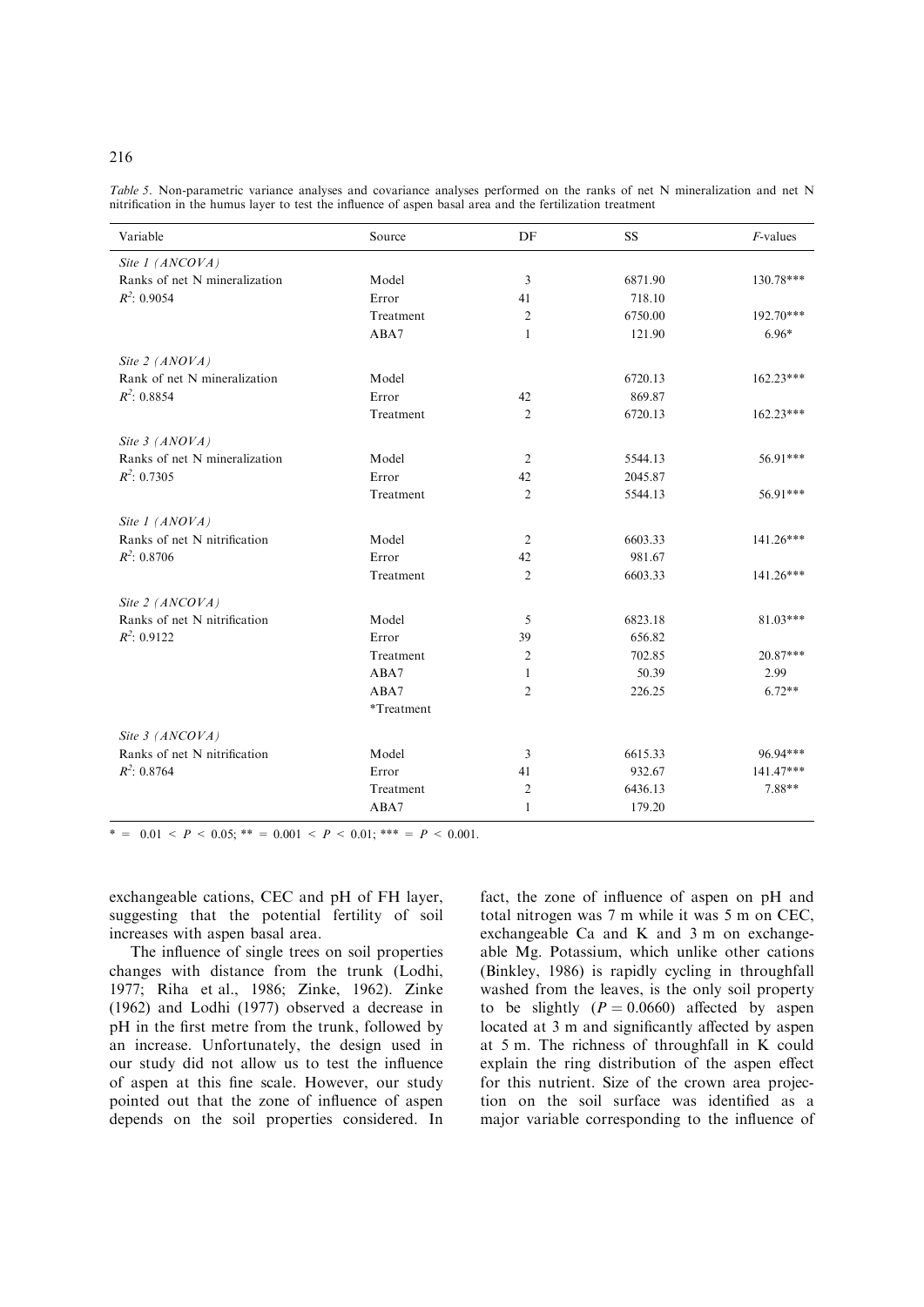

Figure 5. (a) Relationship between rank of net N mineralization and rank of aspen basal area within 7 m (ABA7) of the sampling point in site 1. Relationship between rank of net N nitrification and rank of aspen basal area within 7 m (ABA7) of the sampling point in (b) site 2 and (c) site 3.  $\circ$  = Control treatment (solid line),  $\square$  = single dose treatment (long dash line),  $\Delta$  = double dose treatment (dash dotted line), see details in Table 5.

individual trees on soil properties according to Zinke (1962). Moreover, aspen leaves dispersion could also be affected by wind and steep slope (Zinke, 1962). Aspen mean DBH, height and fine root network development can also affect litterfall distribution (Staelens et al., 2003). The 5 m zone of influence of aspen on CEC, exchangeable K and Ca, and the 3 m zone of influence of aspen on exchangeable Mg suggest that the influence of aspen on soil chemical properties is confined to a local zone.

#### Effect of aspen on the decomposition process

The decomposition rate of soil organic matter is related to the quality of the litter and to soil chemical and microenvironmental conditions (Moore et al., 1999; Trofymow et al., 2002). While a significant effect of aspen on the decay rate of wooden sticks was only found for site 3, suggesting that soil chemical and microenvironmental conditions could be affected by aspen, the decrease in organic matter thickness on all sites suggested a more general influence of aspen on the decomposition process, including a litter of higher quality as well as a general improvement of soil physical and chemical properties. In fact, C:N ratio of the FH layer decreased with aspen basal area and shared the same zone of influence as organic matter depth. Changes in total nitrogen, C:N ratio, organic matter depth, exchangeable cations, pH and CEC on all sites suggested that the presence of aspen hastens nutrient cycling, which could affect stand productivity to some extent. However, physical conditions such as forest floor moisture and temperature were unfortunately not measured directly in this study. It is important to emphasize the fact that forest floor depth was comparable to estimates from others studies conducted in the Canadian boreal forest (Boudreault et al., 2002; Yu et al., 2002) following approximately 80 years of forest growth, and that charcoal was found at the interface of mineral soil and humus layer all over the sites, both in black spruce- and aspen-dominated experimental units. This suggests that most of the forest floor is newly formed and that the possibility of a carry-over from the previous stand is minimal.

#### N availability

The effect of aspen was tested on several indices of N availability. The total C:N ratio of humus, which is an indicator of N mineralization rate (Côté et al., 2000; Flanagan and Van Cleve,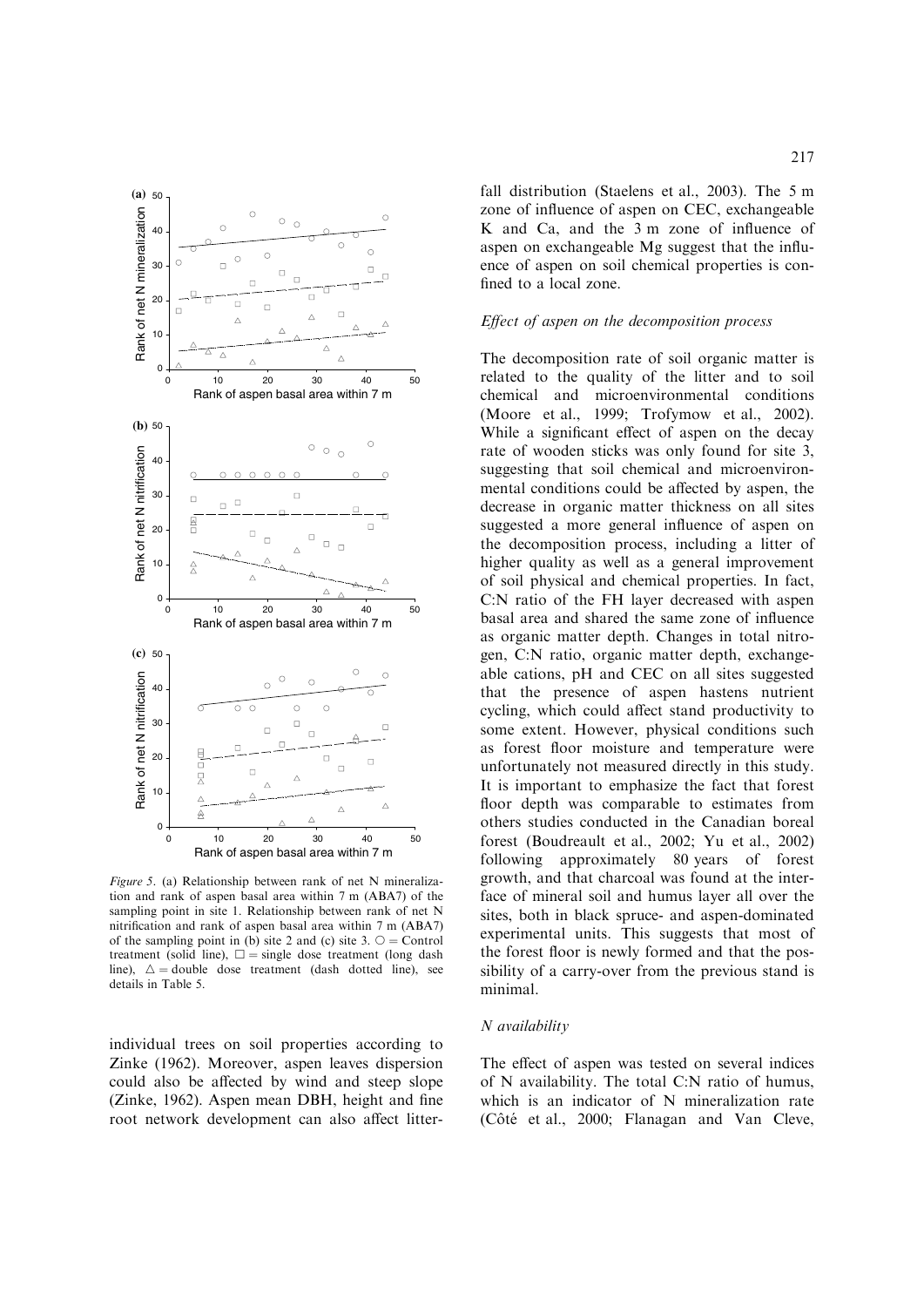|                                                                      | Means $\pm$ standard deviations |                     |                      |  |
|----------------------------------------------------------------------|---------------------------------|---------------------|----------------------|--|
|                                                                      | C treatment                     | D treatment         | DD treatment         |  |
| Site 1                                                               |                                 |                     |                      |  |
| Net N mineralization ( $\mu$ g N g <sup>-1</sup> day <sup>-1</sup> ) | $9.87 \pm 14.96$ a              | $-9.83 \pm 1.17$ b  | $-22.81 \pm 1.73$ c  |  |
| Net N nitrification ( $\mu$ g N g <sup>-1</sup> day <sup>-1</sup> )  | $0.13 \pm 0.16$ a               | $-7.21 \pm 0.76$ b  | $-11.49 \pm 1.74$ c  |  |
| Site 2                                                               |                                 |                     |                      |  |
| Net N mineralization ( $\mu$ g N g <sup>-1</sup> day <sup>-1</sup> ) | $1.51 \pm 1.74$ a               | $-8.50 \pm 1.25$ b  | $-23.12 \pm 4.15$ c  |  |
| Net N nitrification ( $\mu$ g N g <sup>-1</sup> day <sup>-1</sup> )  | $0.02 \pm 0.04$ a               | $-6.49 \pm 1.01$ b  | $-11.94 \pm 2.27$ c  |  |
| Site 3                                                               |                                 |                     |                      |  |
| Net N mineralization ( $\mu$ g N g <sup>-1</sup> day <sup>-1</sup> ) | 5.81 $\pm$ 9.76 a               | $-10.29 \pm 1.52$ b | $-21.06 \pm 15.11$ c |  |
| Net N nitrification ( $\mu$ g N g <sup>-1</sup> day <sup>-1</sup> )  | $0.83 \pm 1.91$ a               | $-7.34 \pm 0.71$ b  | $-12.35 \pm 2.31$ c  |  |

Table 6. Means of net N mineralization and net N nitrification by treatment for each site

Columns with identical letters within a row are not significantly different according to Tukey's multiple comparisons test.

1983; Paré and Bergeron, 1996; Thomas and Prescott, 2000; Wedin and Tilman, 1990), indicated a straightforward effect of aspen on all sites as it decreased with increasing presence of aspen in a radius of 7 m.

Results from laboratory incubation were less straightforward as only one site showed a significant effect of aspen on net N mineralization. On site 1, aspen basal area was positively related to net N mineralization, irrespective of the amount of N added. It is noteworthy that the conditions for soil microbial activity, such as high pH, nutrient availability and litter quality (C:N ratio), were relatively more favourable on sites 2 and 3 than on site 1, which suggests that aspen could have a greater impact on relatively poorer sites.

Laboratory incubation was conducted under standard conditions of temperature and water content for all samples. These conditions may differ from the ones in the field, which are more favourable to microbial activities; adequate water content and pH were generally observed with increasing presence of aspen. The best field conditions for the decomposition process in the presence of aspen were also revealed by humus thickness and by the increased decomposition of a standard substrate. The results from laboratory incubation should be interpreted with caution since the end results may depend on the temperature and length of the incubation period. A longer incubation conducted by Côté et al. (2000) indicated a greater N mineralization potential of aspen compared with white spruce. Côté et al. (2000) also observed a significant relationship between C:N and N mineralization. The lack of relationship between total C:N and N mineralization that was observed in the present study, with the exception of site 3, suggests that the experiment, considering the low temperature of incubation (10  $^{\circ}$ C), was not conducted for a period of time long enough to evaluate the true soil potential for N nutrition. In conclusion, the positive effects of aspen on soil C:N ratio, on humus depth, on the decomposition rates of a standard substrate, and the positive or nonsignificant effects on laboratory rates of N mineralization suggest that aspen hastens the cycling of C and N in black spruce stands.

The high immobilization rates observed upon N additions revealed that the microbial communities of those mixed stands are strongly N limited. The varying results obtained for nitrification also suggest complex processes within the microbial communities that could be elucidated using methods to describe gross N fluxes.

#### Conclusion

Our results suggest that the presence of aspen at different time and spatial scales could hasten nutrient cycling, which may improve or preserve the productivity of the stand. These results support the hypothesis that presence of aspen could enhances black spruce productivity. However, our results are not sufficient to conclude about the possible success of mixed management for this type of stand. This success will depend on the species selected, on the proportion of each species,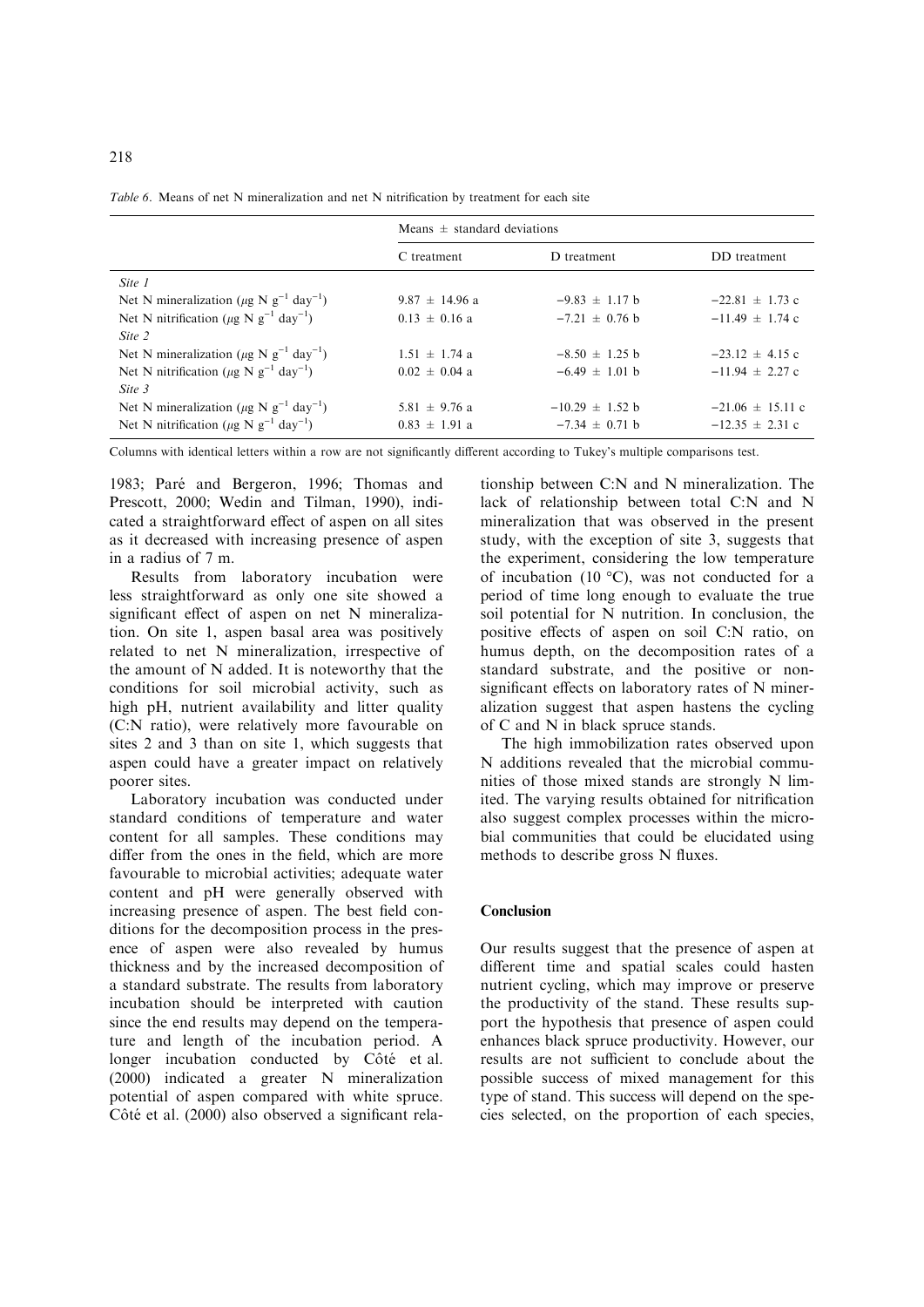and on site characteristics. It could also depend on ecological niche separation, which reduces competition between species. The number of possible combinations of species and the propertyspecific responses could also explain the variety of responses observed about forest composition on soil properties in the scientific literature.

# Acknowledgements

We are grateful to Annie Belleau and Alain Courcelles for their great assistance in the field and the laboratory. This study was supported by the Fonds québécois de la recherche sur la nature et les technologies, the NSERC-UQAT-UQAM Industrial Chair in Sustainable Forest Management, Tembec Inc., the Canadian Forest Service and the Natural Sciences and Engineering Research Council of Canada.

#### References

- Alban D H 1982 Effects of nutrient accumulation by aspen, spruce, and pine on soil properties. Soil Sci. Soc. Am. J. 46, 853–861.
- Alban D H and Pastor J 1993 Decomposition of aspen, spruce, and pine boles on two sites in Minnesota. Can. J. For. Res. 23, 1744–1749.
- Bergeron Y and Bouchard A 1984 Use of ecological groups in analysis and classification of plant communities in a section of western Quebec. Vegetatio 56, 45–63.
- Bergeron Y, Gauthier S, Kafka V, Lefort P and Lesieur D 2001 Natural fire frequency for the eastern Canadian boreal forest: consequences for sustainable forestry. Can. J. For. Res. 31, 384–391.
- Bergeron Y, Gauthier S, Flannigan M and Kafka V 2004 Fire regimes at the transition between mixedwoods and conifer boreal forest in northwestern Quebec. Ecology (in press).
- Binkley D 1986 Forest Nutrition Management. John Wiley & Sons, New York, 290 pp.
- Binkley D 1995 The influence of tree species on forest soils: Processes and patterns. In Proceedings of the Tree and Soil Workshop. Eds. D J Mead and I S Cornforth. pp. 1–33. Agronomy Society of New Zealand, Canterbury, Special Publication No. 10.
- Bockheim J G, Jepsen E A and Heisey D M 1991 Nutrient dynamics in decomposing leaf litter of four tree species on a sandy soil in northwestern Wisconsin. Can. J. For. Res. 21, 803–812.
- Boettcher S E and Kalisz P J 1991 Single-tree influence on earthworms in forest soils in eastern Kentucky. Soil Sci. Soc. Am. J. 55, 862–865.
- Boudreault C, Bergeron Y, Gauthier S and Drapeau P 2002 Bryophyte and lichen communities in mature to old-growth stands in eastern boreal forests of Canada. Can. J. For. Res. 32, 1080–1093.
- Carleton T J and Maycock P F 1978 Dynamics of the boreal forest south of James Bay. Can. J. Bot. 56, 1157–1173.
- Carter M R 1993 Soil Sampling and Methods of Analysis. Canadian Society of Soil Science, Boca Raton, FL. 461 pp.
- Corns I G W 1989 Ecosystems with potential for aspen management. In Managing for aspen, a shared responsibility: Proceedings of the Joint Technical Session of the Forest Ecology, Silviculture and Tree Improvement Forest Management, and Forest Economics and Policy Working Groups. For. Chron. 65, 16–22.
- Côté L, Brown S, Paré D, Fyles J and Bauhus J 2000 Dynamics of carbon and nitrogen mineralization in relation to stand type, stand age and soil texture in the boreal mixedwood. Soil Biol. Biochem. 32, 1079–1090.
- Environment Canada 1993 Canadian Climate Normals, 1961– 1990. Atmospheric Environment Service, Ottawa, Ont.
- Finzi A C and Canham C D 1998 Non-additive effects of litter mixtures on net N mineralization in a southern New England forest. For. Ecol. Manage. 105, 129–136.
- Flanagan P W and Van Cleve K 1983 Nutrient cycling in relation to decomposition and organic-matter quality in taiga ecosystems. Can. J. For. Res. 13, 795–817.
- Foster D R 1983 The history and pattern of fire in the boreal forest of southeastern Labrador. Can. J. Bot. 61, 2459–2471.
- Foster D R 1985 Vegetation development following fire in Picea mariana (black spruce)-Pleurozium forests of southeastern Labrador, Canada. J. Ecol. 73, 517–534.
- Gauthier S, De Grandpré L and Bergeron Y 2000 Differences in forest composition in two boreal forest ecoregions of Quebec. J. Veg. Sci. 11, 781–790.
- Grondin P 1996 Écologie forestière. In Manuel de foresterie. Eds. J Bérard and M Côté. pp. 133–278. Les Presses de l'Université Laval, Québec.
- Hendershot W H, Lalande H and Duquette M 1993 Ion exchange and exchangeable cations. In Soil Sampling and Methods of Analysis. Ed. M R Carter. pp. 167–176. Canadian Society of Soil Science. Boca Raton, FL.
- Hobbie S E 1992. Effects of plant species on nutrient cycling. Trends Ecol. Evol. 7, 336–339.
- Keeney D R and Nelson D W 1982 Nitrogen-inorganic forms. In Methods of Soil Analysis. Part 2, Chemical and Microbiological Properties. Eds. A L Page and R H Miller. pp. 643–698. American Society of Agronomy, Madison, WI.
- Légaré S, Bergeron Y, Leduc A and Paré D 2001 Comparison of the understory vegetation in boreal forest types of southwest Quebec. Can. J. Bot. 79, 1019–1027.
- Légaré S, Paré D and Bergeron Y 2004 The response of black spruce growth to an increased proportion of aspen in mixed stands. Can. J. For. Res. 34, 405–416.
- Lodhi M A K 1977 The influence and comparison of individual forest trees on soil properties and possible inhibition of nitrification due to intact vegetation. Am. J. Bot. 64, 260–264.
- Longpré M-H, Bergeron Y, Paré D and Béland M 1994 Effect of companion species on the growth of jack pine (Pinus banksiana). Can. J. For. Res. 24, 1846–1853.
- MacLean D A, Woodley S J, Weber M G and Wein R W 1983 Fire and nutrient cycling. In The Role of Fire in Northern Circumpolar Ecosystems. Eds. R W Wein and D A MacLean. pp. 11–132. John Wiley & Sons Ltd., New York.
- McClaugherty C A, Pastor J, Aber J D and Melillo J M 1985 Forest litter decomposition in relation to soil nitrogen dynamics and litter quality. Ecology 66, 266–275.